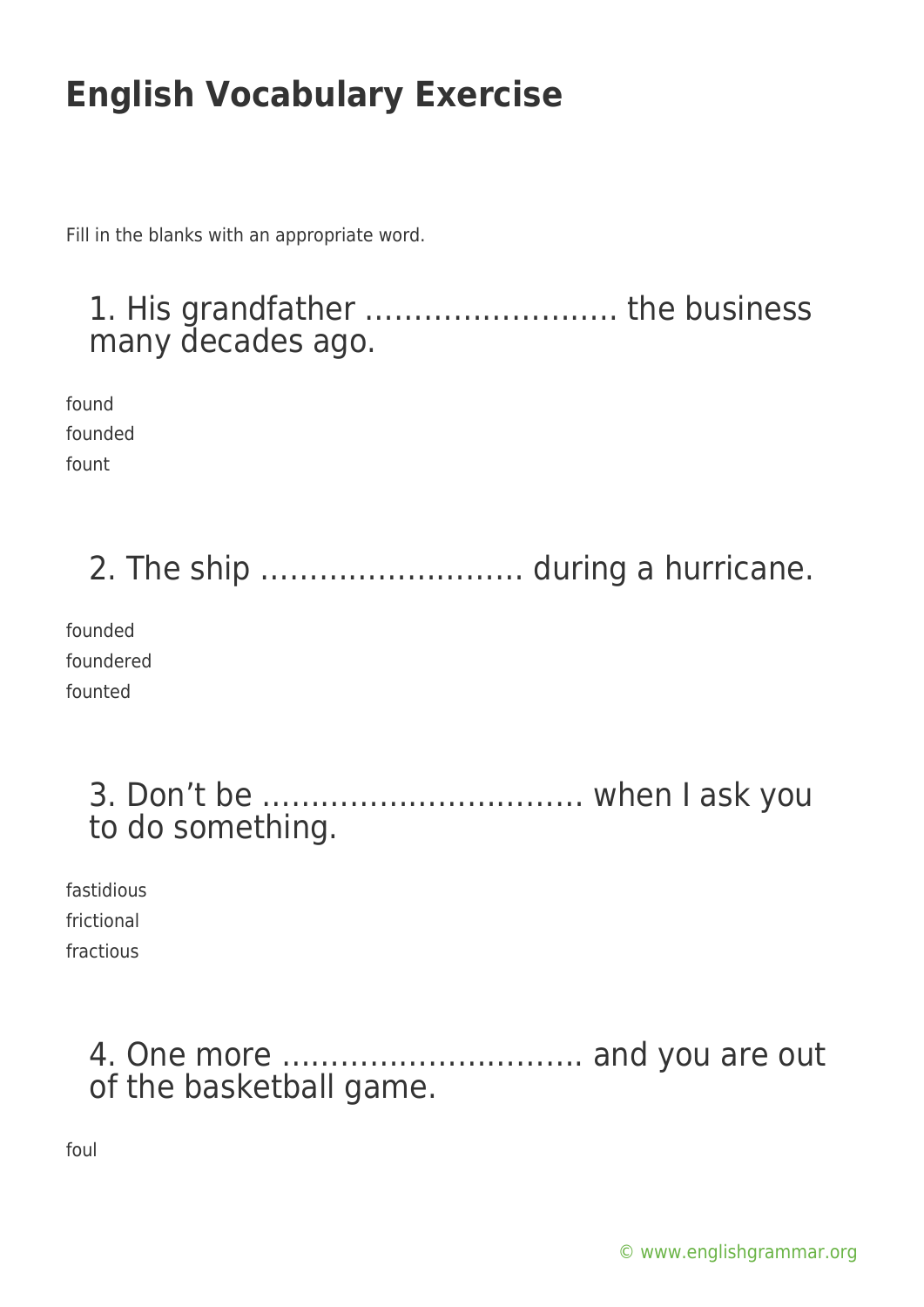fowl

# 5. What is that creature? It is neither fish nor

foul fowl

………………………

#### 6. One learns a lot during the ………………………. years of adolescence.

formal former formative

| shopping complex. |  |  |
|-------------------|--|--|

former formerly formally

## 8. He was dressed too …………………….

formally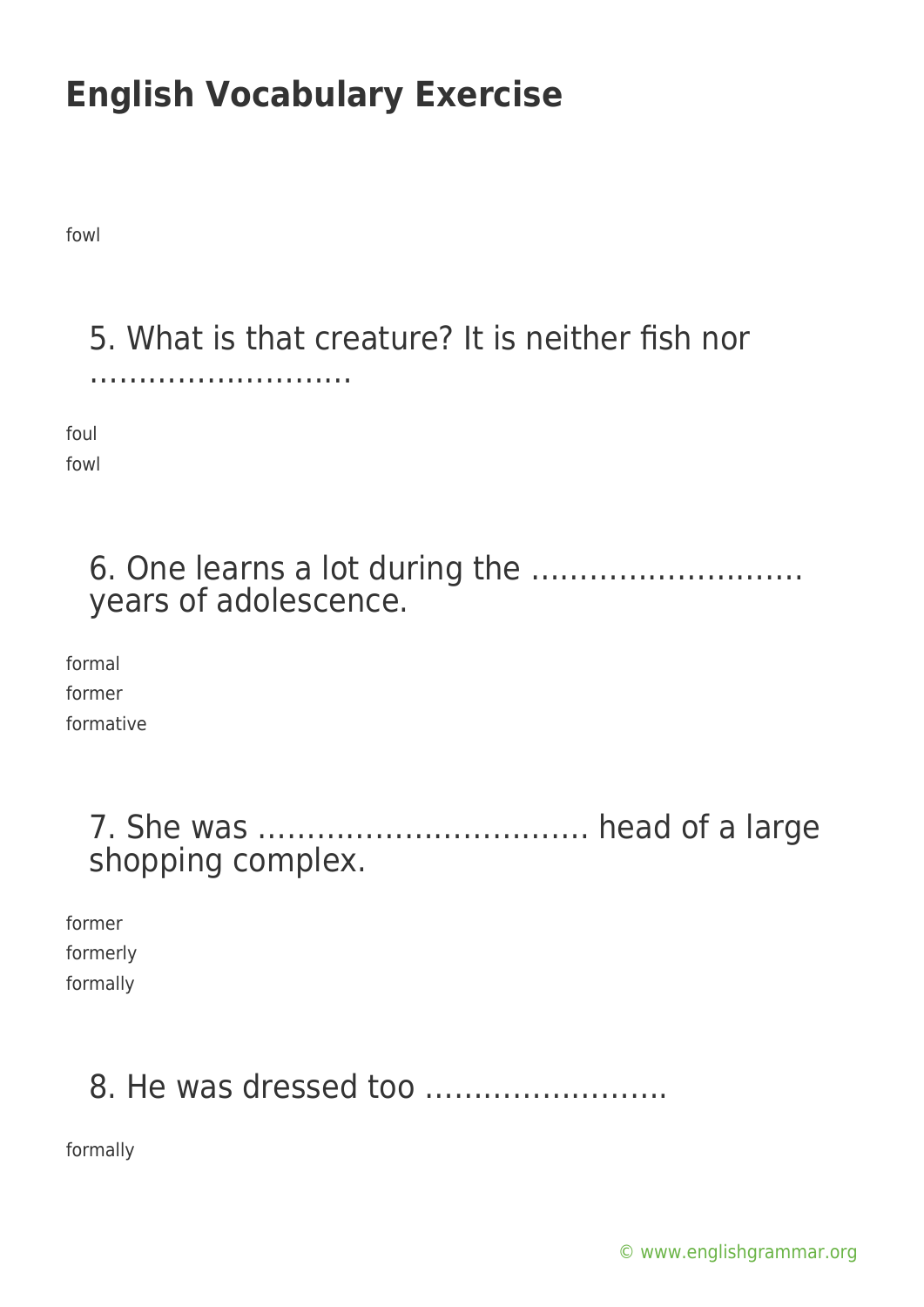formerly formaly

#### 9. He can play classical and pop but his real ………………………… is jazz improvisation.

fort forte fortee

### 10. Don't ask his opinion unless you are ready for a …………………………… answer.

forthright forthcoming forthrightly

#### 11. Financial assistance from his parents is always ……………………………………

forthcoming forthright forecoming